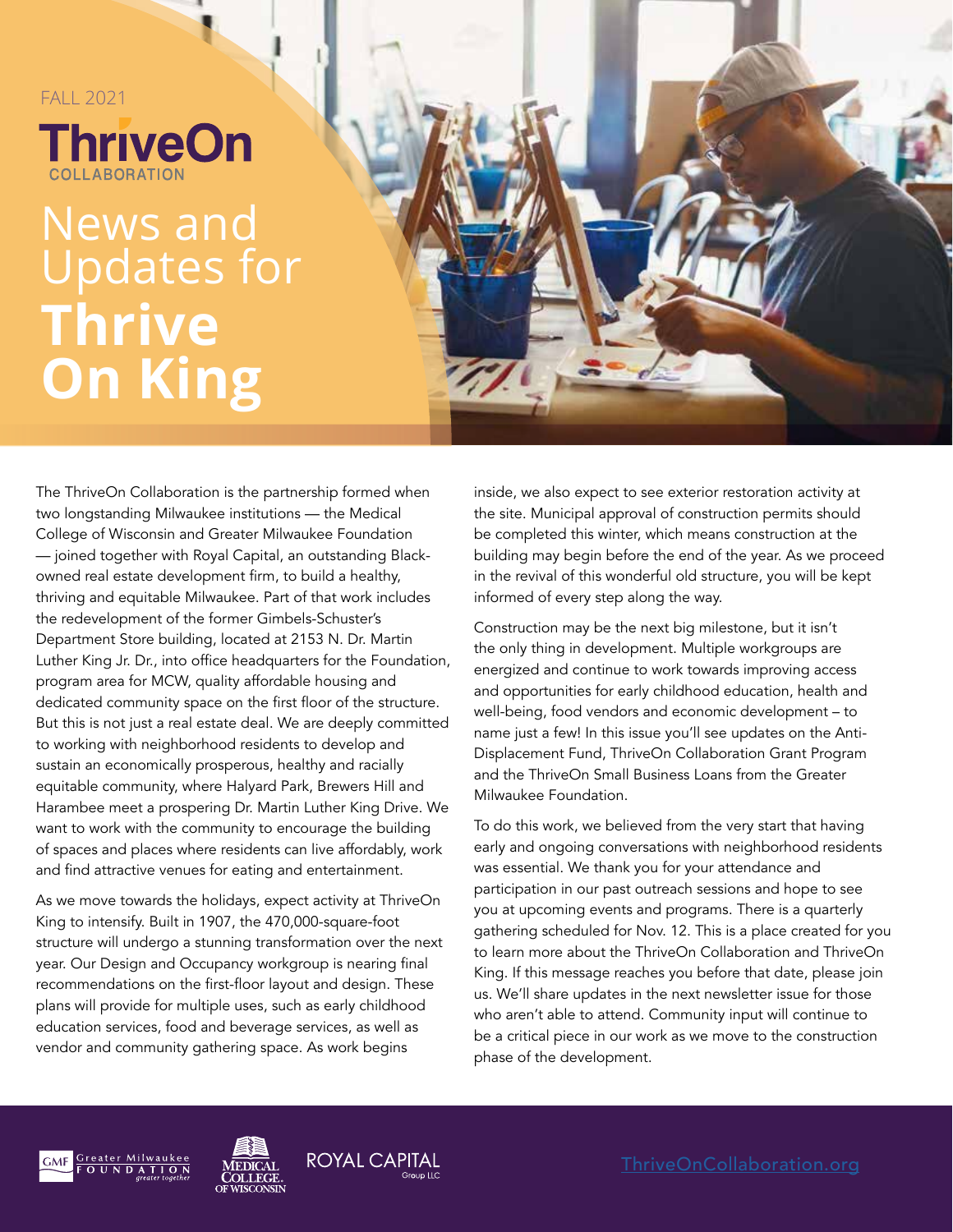

# **SAVE** THE DATE

### **VIRTUAL COMMUNITY GATHERING**

Friday, Nov. 12, 2021 5:30-7:30 p.m.

To register or find more information, please visit us at thriveoncollaboration.org. Scroll down to the box listing office hours and future events. You can register to attend or view the flyer. Thank you for your continued support and partnership.

### **ANTI-DISPLACEMENT FUND**

Residents are the strength of our neighborhoods. We want to maintain that strength by supporting homeowners who have been committed to their neighborhoods and wish to remain in their current home. Launched in 2019, the Anti-Displacement Fund is being led by MKE United, a crosssector collaborative working to ensure that long-term residents in near downtown neighborhoods share in the benefits of new development and are not displaced due to increasing property taxes. To date the Anti-Displacement Fund has supported 93 homeowners in the Harambee, Halyard Park and Brewers Hill neighborhoods.

The application cycle is currently open. The deadline is Jan. 7, 2022, but people are encouraged to apply as early as possible. For more information on the fund, including eligibility requirements and the program application, please contact the MKE United Anti-Displacement Fund Program Administrator, Riverworks Development Corporation, at 414-882-7420 or visit [mkeunited.com/antidisplacementfund](https://www.mkeunited.com/antidisplacementfund)  for details. ThriveOn Collaboration is a supporter of the Anti-Displacement Fund and encourages residents to reach out to Riverworks to learn more.

### THRIVE ON COLLABORATION GRANT PROGRAM

The ThriveOn Collaboration Grant Program supports nonprofits interested in partnering with residents, community leaders and stakeholders in activities that promote community cohesion and foster constructive relationships. Spring/Summer 2021 ThriveOn Grants were awarded to six organizations:

- African American Breastfeeding Network received \$7,500 to support a Well Mommy and Baby Care Package Drive Up, a community resource fair for pregnant women and moms
- All 4 Kidz received \$7,500 to support the Empowerment Program, a workshop-based program to introduce youth ages 12 to 20 to various mental health topics and coping mechanisms
- Groundwork Milwaukee received \$7,500 to support the Community Garden Health Hub Partnership, which coordinates and deploys health resources to community gardens in the Harambee neighborhood
- Northcott Neighborhood House received \$7,500 for Seeding the Future program for young people from the Harambee neighborhood to learn about growing food, hydroponics, good nutritional habits, sports, and sportsmanship
- Riverworks Development Corporation received \$7,500 for the Resident Collaboration for Summer Beerline Trail Events led by the Guiding Lens group, the community arm of the Beerline Trail Neighborhood Development Project in the Harambee neighborhood
- St. Francis of Assisi Parish received \$7,500 to support the Reading Week for Children, a week to help children in second through fifth grades regain their reading skills before starting school in September

*The latest grant cycle closed Oct. 15 and funding awards will be announced in late 2021.*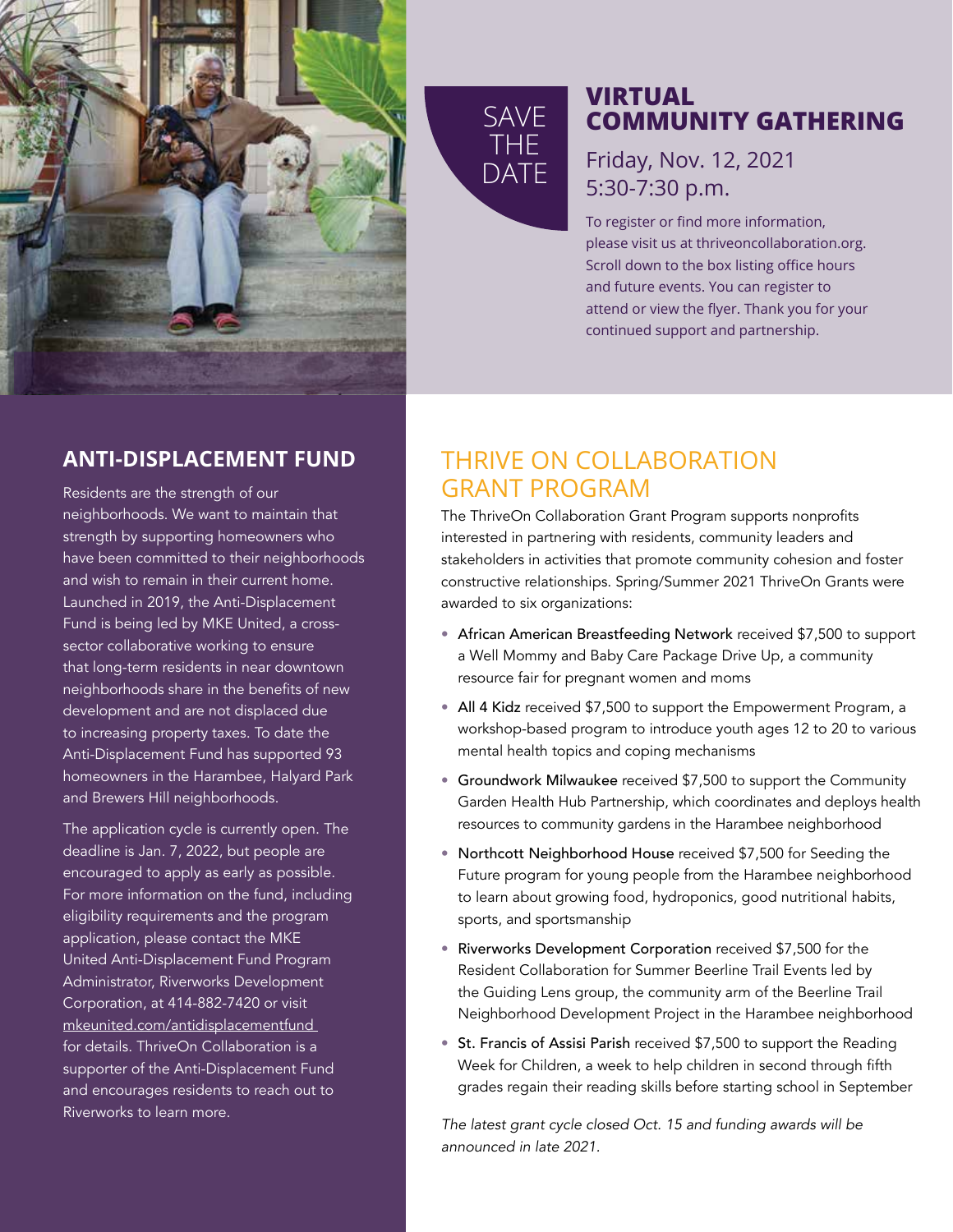## SEVENTEEN SMALL BUSINESSES RECEIVE GREATER MILWAUKEE FOUNDATION LOANS

For the 17 recipients of ThriveOn Small Business Loans from the Greater Milwaukee Foundation, access to new capital is offering the opportunity to reopen, hire or sustain or improve business operations in a variety of ways. Approximately 40 jobs are expected to be created or re-established.

The Foundation is rapidly deploying a total of \$780,000 in low-interest loans with favorable terms, ranging in amount from \$25,000 to \$50,000, to small businesses in Milwaukee. Nearly 80 percent of the businesses are in the Halyard Park, Harambee and Brewers Hill neighborhoods associated with the ThriveOn Collaboration, and all are owned by people of color.

Maintaining a community-centered approach for the program has included personal outreach to neighborhood business owners to raise awareness of the program and answer questions. The Foundation's team identified more than 150 potentially eligible businesses in Halyard Park, Brewers Hill and Harambee, and then hosted community meetings and events, went door-to-door, and communicated through phone and email to reach owners. Ultimately, 33 applications were received with 17 closing on their loans.

The ThriveOn Small Business Loans are part of a five-year, \$30 million commitment to advancing equitable economic opportunity through the Foundation's impact investing program. The Foundation leverages impact investing to advance racial equity and economic inclusion through programs, projects and businesses that generate a social and financial return.

#### LOAN RECIPIENTS:

Ajas Beauty and Wellness Boutique Bijou Nails & Company Colorful Connections Cool Beauty Cream City Print Lounge Dolled Edwards Ingenuity ILashout Beauty Co. JGSJ Optimum Health Maures Development Group MLK 1920 P3 Development Group Pepperpot CateringMKE Rise & Grind Santari (Reynolds Pasty Shop) Transformation Services, Inc.